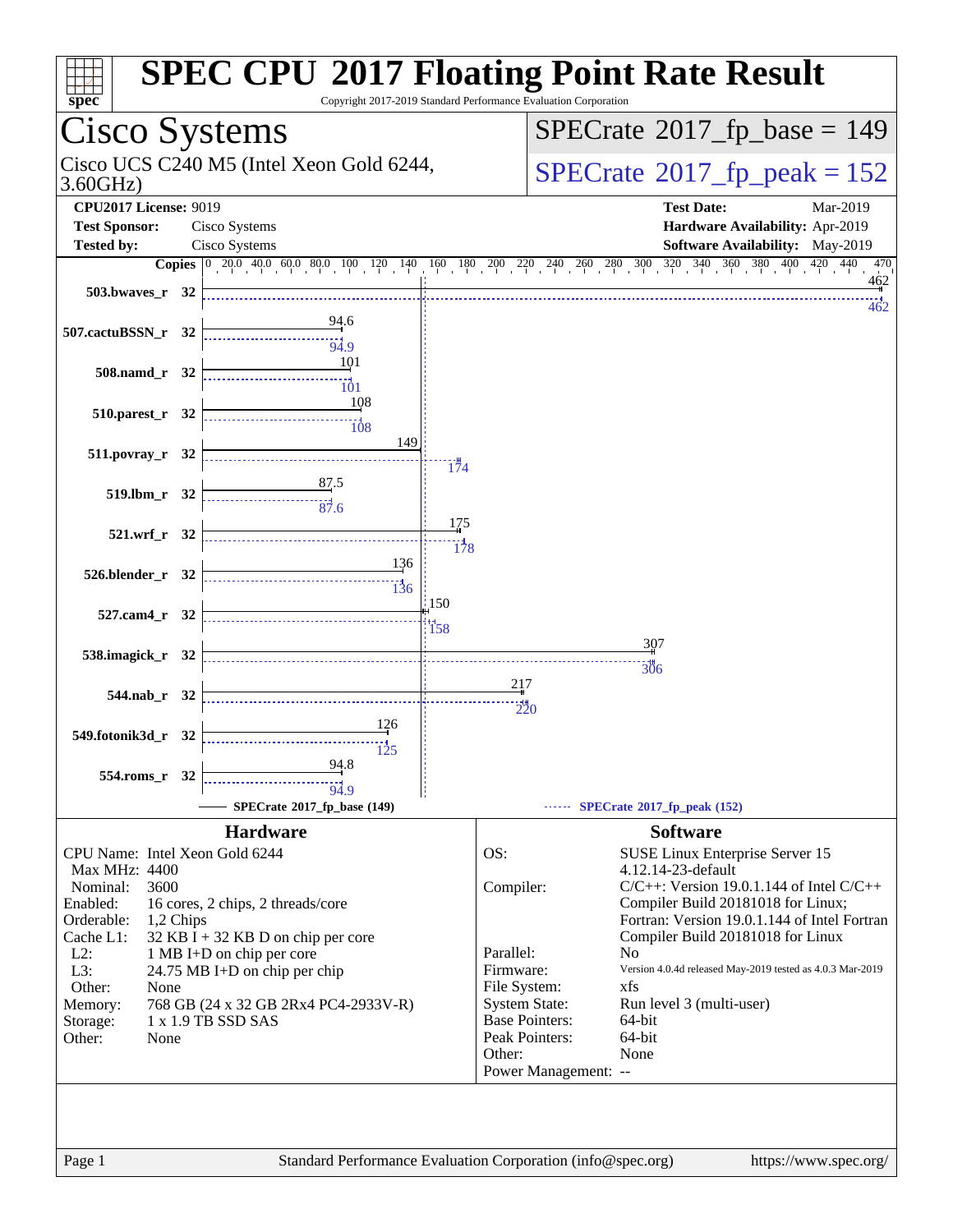

Copyright 2017-2019 Standard Performance Evaluation Corporation

## Cisco Systems

Cisco UCS C240 M5 (Intel Xeon Gold 6244,  $SPECrate@2017_fp\_peak = 152$  $SPECrate@2017_fp\_peak = 152$ 

 $SPECrate$ <sup>®</sup>[2017\\_fp\\_base =](http://www.spec.org/auto/cpu2017/Docs/result-fields.html#SPECrate2017fpbase) 149

3.60GHz)

**[CPU2017 License:](http://www.spec.org/auto/cpu2017/Docs/result-fields.html#CPU2017License)** 9019 **[Test Date:](http://www.spec.org/auto/cpu2017/Docs/result-fields.html#TestDate)** Mar-2019 **[Test Sponsor:](http://www.spec.org/auto/cpu2017/Docs/result-fields.html#TestSponsor)** Cisco Systems **[Hardware Availability:](http://www.spec.org/auto/cpu2017/Docs/result-fields.html#HardwareAvailability)** Apr-2019 **[Tested by:](http://www.spec.org/auto/cpu2017/Docs/result-fields.html#Testedby)** Cisco Systems **[Software Availability:](http://www.spec.org/auto/cpu2017/Docs/result-fields.html#SoftwareAvailability)** May-2019

### **[Results Table](http://www.spec.org/auto/cpu2017/Docs/result-fields.html#ResultsTable)**

|                                        | <b>Base</b>   |                |            |                | <b>Peak</b> |                |       |               |                |              |                |              |                |              |
|----------------------------------------|---------------|----------------|------------|----------------|-------------|----------------|-------|---------------|----------------|--------------|----------------|--------------|----------------|--------------|
| <b>Benchmark</b>                       | <b>Copies</b> | <b>Seconds</b> | Ratio      | <b>Seconds</b> | Ratio       | <b>Seconds</b> | Ratio | <b>Copies</b> | <b>Seconds</b> | <b>Ratio</b> | <b>Seconds</b> | <b>Ratio</b> | <b>Seconds</b> | <b>Ratio</b> |
| 503.bwaves_r                           | 32            | 694            | 462        | 694            | 463         | 697            | 461   | 32            | 694            | 463          | 694            | 462          | 695            | 462          |
| 507.cactuBSSN r                        | 32            | 428            | 94.6       | 428            | 94.8        | 429            | 94.5  | 32            | 426            | 95.0         | 427            | 94.8         | 427            | 94.9         |
| $508$ .namd $r$                        | 32            | 302            | <b>101</b> | 303            | 100         | 302            | 101   | 32            | 301            | 101          | 301            | <b>101</b>   | 301            | 101          |
| $510.parest_r$                         | 32            | 775            | 108        | 777            | <b>108</b>  | 777            | 108   | 32            | 777            | <b>108</b>   | 776            | 108          | 777            | 108          |
| 511.povray_r                           | 32            | 504            | 148        | 502            | 149         | 502            | 149   | 32            | 431            | 173          | 426            | 175          | 429            | 174          |
| 519.1bm r                              | 32            | 385            | 87.5       | 385            | 87.6        | 386            | 87.4  | 32            | 385            | 87.6         | 385            | 87.6         | 385            | 87.6         |
| $521$ .wrf r                           | 32            | 408            | 176        | 414            | 173         | 410            | 175   | 32            | 403            | 178          | 402            | 178          | 403            | 178          |
| 526.blender r                          | 32            | 357            | 136        | 358            | <b>136</b>  | 358            | 136   | 32            | 358            | 136          | 359            | 136          | 358            | <b>136</b>   |
| 527.cam4 r                             | 32            | 373            | 150        | 364            | 154         | 372            | 150   | 32            | 354            | 158          | 354            | 158          | 362            | 154          |
| 538.imagick_r                          | 32            | 259            | 308        | <u>259</u>     | 307         | 260            | 306   | 32            | 261            | 305          | 259            | 307          | 260            | 306          |
| $544$ .nab r                           | 32            | 248            | 217        | 247            | 218         | 248            | 217   | 32            | 247            | 218          | 244            | 221          | 244            | <b>220</b>   |
| 549.fotonik3d r                        | 32            | 988            | 126        | 992            | 126         | 992            | 126   | 32            | 991            | 126          | 994            | <u>125</u>   | 996            | 125          |
| $554$ .roms r                          | 32            | 536            | 94.9       | 536            | 94.8        | 539            | 94.3  | 32            | 537            | 94.6         | 536            | 94.9         | 536            | 94.9         |
| $SPECrate$ <sup>®</sup> 2017_fp_base = |               | 149            |            |                |             |                |       |               |                |              |                |              |                |              |

**[SPECrate](http://www.spec.org/auto/cpu2017/Docs/result-fields.html#SPECrate2017fppeak)[2017\\_fp\\_peak =](http://www.spec.org/auto/cpu2017/Docs/result-fields.html#SPECrate2017fppeak) 152**

Results appear in the [order in which they were run.](http://www.spec.org/auto/cpu2017/Docs/result-fields.html#RunOrder) Bold underlined text [indicates a median measurement.](http://www.spec.org/auto/cpu2017/Docs/result-fields.html#Median)

#### **[Submit Notes](http://www.spec.org/auto/cpu2017/Docs/result-fields.html#SubmitNotes)**

 The numactl mechanism was used to bind copies to processors. The config file option 'submit' was used to generate numactl commands to bind each copy to a specific processor. For details, please see the config file.

#### **[Operating System Notes](http://www.spec.org/auto/cpu2017/Docs/result-fields.html#OperatingSystemNotes)**

Stack size set to unlimited using "ulimit -s unlimited"

#### **[General Notes](http://www.spec.org/auto/cpu2017/Docs/result-fields.html#GeneralNotes)**

Environment variables set by runcpu before the start of the run: LD\_LIBRARY\_PATH = "/home/cpu2017/lib/ia32:/home/cpu2017/lib/intel64"

 Binaries compiled on a system with 1x Intel Core i9-7900X CPU + 32GB RAM memory using Redhat Enterprise Linux 7.5 Transparent Huge Pages enabled by default Prior to runcpu invocation Filesystem page cache synced and cleared with: sync; echo 3> /proc/sys/vm/drop\_caches runcpu command invoked through numactl i.e.: numactl --interleave=all runcpu <etc> NA: The test sponsor attests, as of date of publication, that CVE-2017-5754 (Meltdown) is mitigated in the system as tested and documented.

**(Continued on next page)**

| Page 2<br>Standard Performance Evaluation Corporation (info@spec.org) | https://www.spec.org/ |
|-----------------------------------------------------------------------|-----------------------|
|-----------------------------------------------------------------------|-----------------------|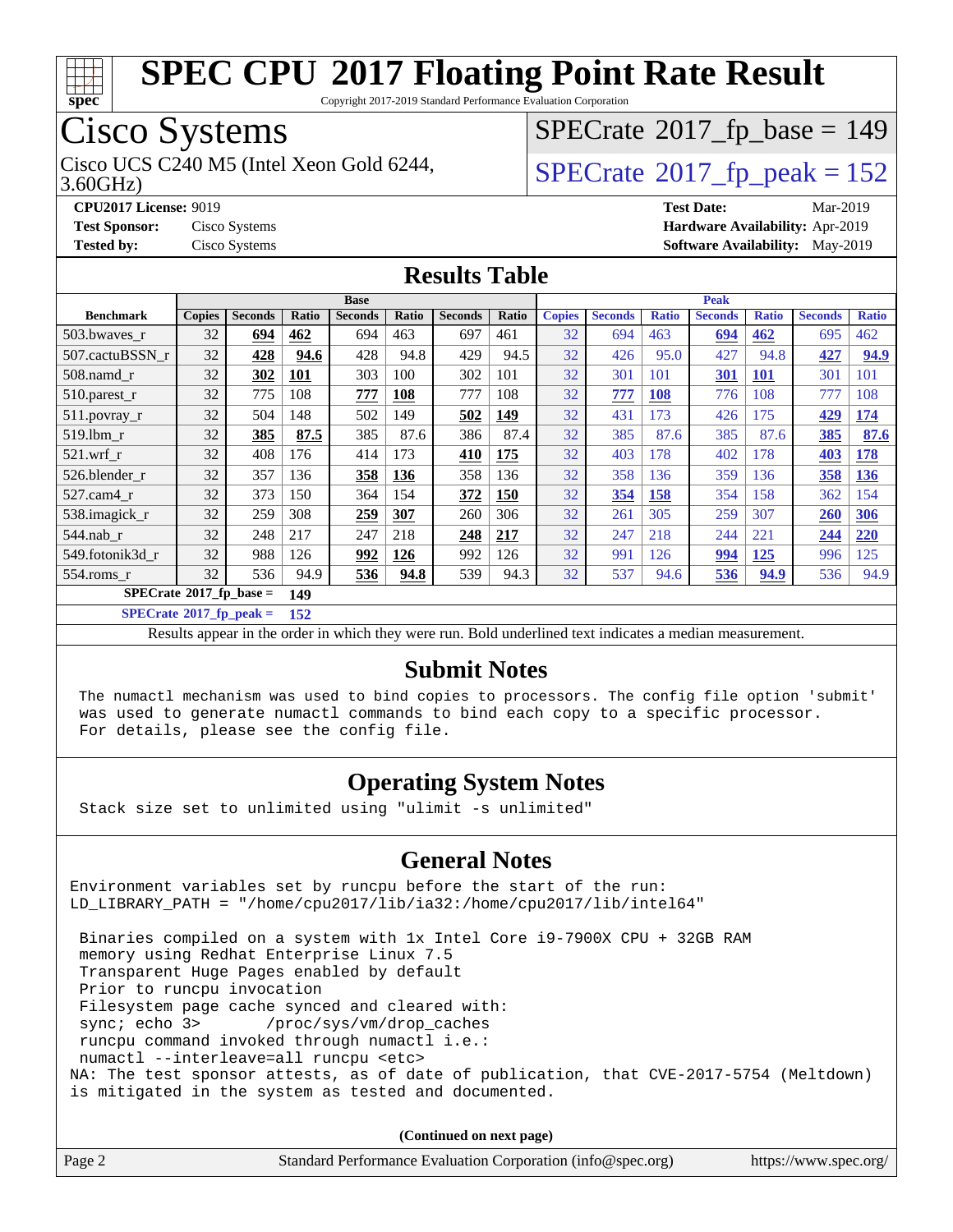

Copyright 2017-2019 Standard Performance Evaluation Corporation

## Cisco Systems

Cisco UCS C240 M5 (Intel Xeon Gold 6244,  $SPECrate@2017_fp\_peak = 152$  $SPECrate@2017_fp\_peak = 152$ 

 $SPECTate$ <sup>®</sup>[2017\\_fp\\_base =](http://www.spec.org/auto/cpu2017/Docs/result-fields.html#SPECrate2017fpbase) 149

3.60GHz)

**[Test Sponsor:](http://www.spec.org/auto/cpu2017/Docs/result-fields.html#TestSponsor)** Cisco Systems **[Hardware Availability:](http://www.spec.org/auto/cpu2017/Docs/result-fields.html#HardwareAvailability)** Apr-2019

**[CPU2017 License:](http://www.spec.org/auto/cpu2017/Docs/result-fields.html#CPU2017License)** 9019 **[Test Date:](http://www.spec.org/auto/cpu2017/Docs/result-fields.html#TestDate)** Mar-2019 **[Tested by:](http://www.spec.org/auto/cpu2017/Docs/result-fields.html#Testedby)** Cisco Systems **[Software Availability:](http://www.spec.org/auto/cpu2017/Docs/result-fields.html#SoftwareAvailability)** May-2019

#### **[General Notes \(Continued\)](http://www.spec.org/auto/cpu2017/Docs/result-fields.html#GeneralNotes)**

Yes: The test sponsor attests, as of date of publication, that CVE-2017-5753 (Spectre variant 1) is mitigated in the system as tested and documented. Yes: The test sponsor attests, as of date of publication, that CVE-2017-5715 (Spectre variant 2) is mitigated in the system as tested and documented.

#### **[Platform Notes](http://www.spec.org/auto/cpu2017/Docs/result-fields.html#PlatformNotes)**

Page 3 Standard Performance Evaluation Corporation [\(info@spec.org\)](mailto:info@spec.org) <https://www.spec.org/> BIOS Settings: Intel HyperThreading Technology set to Enabled SNC set to Enabled IMC Interleaving set to 1-way Interleave Patrol Scrub set to Disabled Sysinfo program /home/cpu2017/bin/sysinfo Rev: r5797 of 2017-06-14 96c45e4568ad54c135fd618bcc091c0f running on linux-q99e Tue Mar 26 10:31:01 2019 SUT (System Under Test) info as seen by some common utilities. For more information on this section, see <https://www.spec.org/cpu2017/Docs/config.html#sysinfo> From /proc/cpuinfo model name : Intel(R) Xeon(R) Gold 6244 CPU @ 3.60GHz 2 "physical id"s (chips) 32 "processors" cores, siblings (Caution: counting these is hw and system dependent. The following excerpts from /proc/cpuinfo might not be reliable. Use with caution.) cpu cores : 8 siblings : 16 physical 0: cores 2 3 9 11 17 24 27 physical 1: cores 1 3 4 8 18 24 25 27 From lscpu: Architecture: x86\_64 CPU op-mode(s): 32-bit, 64-bit Byte Order: Little Endian  $CPU(s):$  32 On-line CPU(s) list: 0-31 Thread(s) per core: 2 Core(s) per socket: 8 Socket(s): 2 NUMA node(s): 4 Vendor ID: GenuineIntel CPU family: 6 Model: 85 Model name: Intel(R) Xeon(R) Gold 6244 CPU @ 3.60GHz Stepping: 6 **(Continued on next page)**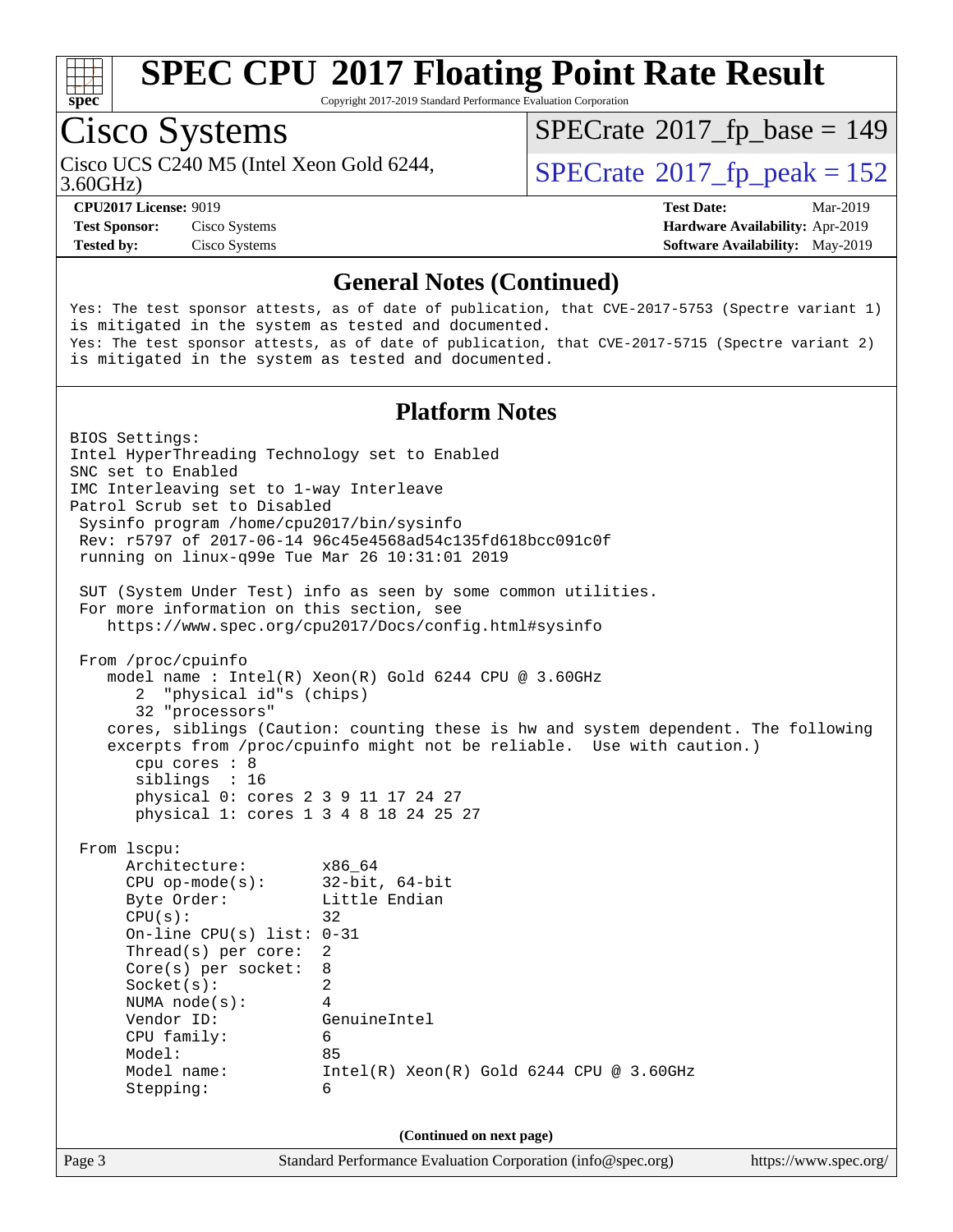

Copyright 2017-2019 Standard Performance Evaluation Corporation

Cisco Systems

3.60GHz) Cisco UCS C240 M5 (Intel Xeon Gold 6244,  $SPECrate@2017_fp\_peak = 152$  $SPECrate@2017_fp\_peak = 152$ 

 $SPECTate$ <sup>®</sup>[2017\\_fp\\_base =](http://www.spec.org/auto/cpu2017/Docs/result-fields.html#SPECrate2017fpbase) 149

**[CPU2017 License:](http://www.spec.org/auto/cpu2017/Docs/result-fields.html#CPU2017License)** 9019 **[Test Date:](http://www.spec.org/auto/cpu2017/Docs/result-fields.html#TestDate)** Mar-2019

**[Test Sponsor:](http://www.spec.org/auto/cpu2017/Docs/result-fields.html#TestSponsor)** Cisco Systems **[Hardware Availability:](http://www.spec.org/auto/cpu2017/Docs/result-fields.html#HardwareAvailability)** Apr-2019 **[Tested by:](http://www.spec.org/auto/cpu2017/Docs/result-fields.html#Testedby)** Cisco Systems **[Software Availability:](http://www.spec.org/auto/cpu2017/Docs/result-fields.html#SoftwareAvailability)** May-2019

#### **[Platform Notes \(Continued\)](http://www.spec.org/auto/cpu2017/Docs/result-fields.html#PlatformNotes)**

| CPU MHz:                               | 3600.000                                              |  |  |  |
|----------------------------------------|-------------------------------------------------------|--|--|--|
| $CPU$ max $MHz$ :                      | 4400.0000                                             |  |  |  |
| CPU min MHz:                           | 1200.0000                                             |  |  |  |
| BogoMIPS:                              | 7200.00                                               |  |  |  |
| Virtualization:                        | VT-x                                                  |  |  |  |
| $L1d$ cache:                           | 32K                                                   |  |  |  |
| $L1i$ cache:                           | 32K                                                   |  |  |  |
| $L2$ cache:                            | 1024K                                                 |  |  |  |
| $L3$ cache:                            | 25344K                                                |  |  |  |
| NUMA node0 CPU(s): 0,3,5,6,16,19,21,22 |                                                       |  |  |  |
| NUMA node1 CPU(s): 1,2,4,7,17,18,20,23 |                                                       |  |  |  |
|                                        | NUMA node2 CPU(s): 8,11,13,14,24,27,29,30             |  |  |  |
|                                        | NUMA node3 CPU(s): 9,10,12,15,25,26,28,31             |  |  |  |
| Flaqs:                                 | fpu vme de pse tsc msr pae mce c                      |  |  |  |
|                                        | pat pse36 clflush dts acpi mmx fxsr sse sse2 ss ht tm |  |  |  |

x8 apic sep mtrr pge mca cmov pbe syscall nx pdpe1gb rdtscp lm constant\_tsc art arch\_perfmon pebs bts rep\_good nopl xtopology nonstop\_tsc cpuid aperfmperf tsc\_known\_freq pni pclmulqdq dtes64 monitor ds\_cpl vmx smx est tm2 ssse3 sdbg fma cx16 xtpr pdcm pcid dca sse4\_1 sse4\_2 x2apic movbe popcnt tsc\_deadline\_timer aes xsave avx f16c rdrand lahf\_lm abm 3dnowprefetch cpuid\_fault epb cat\_l3 cdp\_l3 invpcid\_single mba tpr\_shadow vnmi flexpriority ept vpid fsgsbase tsc\_adjust bmi1 hle avx2 smep bmi2 erms invpcid rtm cqm mpx rdt\_a avx512f avx512dq rdseed adx smap clflushopt clwb intel\_pt avx512cd avx512bw avx512vl xsaveopt xsavec xgetbv1 xsaves cqm\_llc cqm\_occup\_llc cqm\_mbm\_total cqm\_mbm\_local ibpb ibrs stibp dtherm ida arat pln pts hwp hwp\_act\_window hwp\_epp hwp\_pkg\_req pku ospke avx512\_vnni

 /proc/cpuinfo cache data cache size : 25344 KB

arch\_capabilities ssbd

 From numactl --hardware WARNING: a numactl 'node' might or might not correspond to a physical chip. available: 4 nodes (0-3) node 0 cpus: 0 3 5 6 16 19 21 22 node 0 size: 192075 MB node 0 free: 191714 MB node 1 cpus: 1 2 4 7 17 18 20 23 node 1 size: 193529 MB node 1 free: 193295 MB node 2 cpus: 8 11 13 14 24 27 29 30 node 2 size: 193529 MB node 2 free: 193291 MB node 3 cpus: 9 10 12 15 25 26 28 31 node 3 size: 193527 MB node 3 free: 193313 MB node distances: node 0 1 2 3 0: 10 11 21 21

**(Continued on next page)**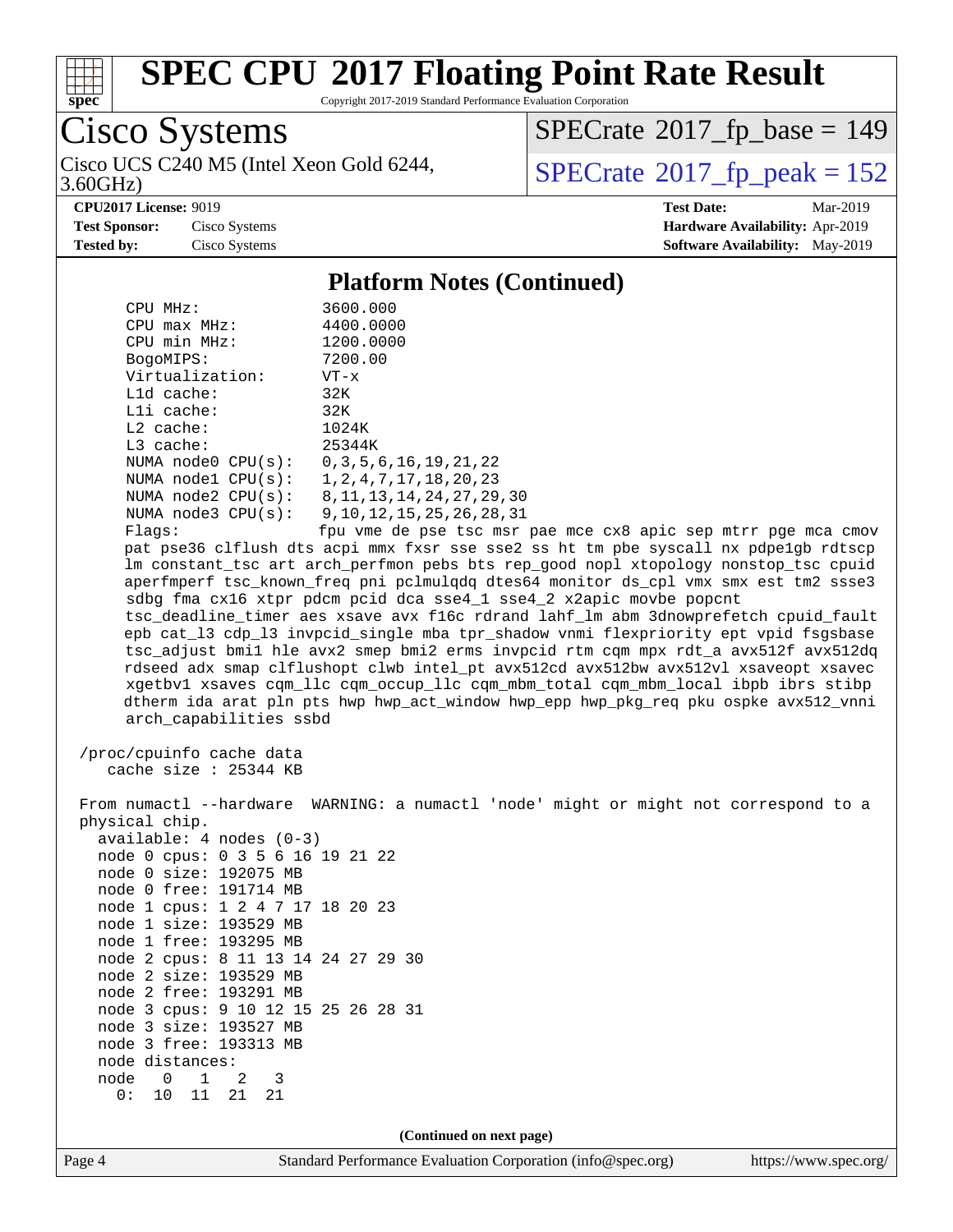| spec                                                                 | Copyright 2017-2019 Standard Performance Evaluation Corporation                                                                                                                                                   | <b>SPEC CPU®2017 Floating Point Rate Result</b>                                                                                                                                                                                                                     |  |  |
|----------------------------------------------------------------------|-------------------------------------------------------------------------------------------------------------------------------------------------------------------------------------------------------------------|---------------------------------------------------------------------------------------------------------------------------------------------------------------------------------------------------------------------------------------------------------------------|--|--|
| Cisco Systems                                                        |                                                                                                                                                                                                                   | $SPECrate^{\circ}2017$ _fp_base = 149                                                                                                                                                                                                                               |  |  |
| 3.60GHz                                                              | Cisco UCS C240 M5 (Intel Xeon Gold 6244,                                                                                                                                                                          | $SPECTate^{\circ}2017$ _fp_peak = 152                                                                                                                                                                                                                               |  |  |
| <b>CPU2017 License: 9019</b>                                         |                                                                                                                                                                                                                   | <b>Test Date:</b><br>Mar-2019                                                                                                                                                                                                                                       |  |  |
| <b>Test Sponsor:</b>                                                 | Cisco Systems                                                                                                                                                                                                     | Hardware Availability: Apr-2019                                                                                                                                                                                                                                     |  |  |
| Tested by:                                                           | Cisco Systems                                                                                                                                                                                                     | Software Availability: May-2019                                                                                                                                                                                                                                     |  |  |
|                                                                      | <b>Platform Notes (Continued)</b>                                                                                                                                                                                 |                                                                                                                                                                                                                                                                     |  |  |
| 1:<br>11<br>21<br>2:<br>3:<br>21                                     | 10<br>21<br>21<br>21<br>10<br>- 11<br>21<br>11<br>10                                                                                                                                                              |                                                                                                                                                                                                                                                                     |  |  |
| From /proc/meminfo<br>MemTotal:<br>HugePages_Total:<br>Hugepagesize: | 791205252 kB<br>0<br>2048 kB                                                                                                                                                                                      |                                                                                                                                                                                                                                                                     |  |  |
| os-release:<br>ID="sles"                                             | From /etc/*release* /etc/*version*<br>NAME="SLES"<br>VERSION="15"<br>VERSION_ID="15"<br>PRETTY_NAME="SUSE Linux Enterprise Server 15"<br>ID LIKE="suse"<br>$ANSI$ _COLOR="0;32"<br>CPE_NAME="cpe:/o:suse:sles:15" |                                                                                                                                                                                                                                                                     |  |  |
| uname $-a$ :                                                         | x86_64 x86_64 x86_64 GNU/Linux                                                                                                                                                                                    | Linux linux-q99e 4.12.14-23-default #1 SMP Tue May 29 21:04:44 UTC 2018 (cd0437b)                                                                                                                                                                                   |  |  |
|                                                                      | run-level 3 Mar 26 10:26                                                                                                                                                                                          |                                                                                                                                                                                                                                                                     |  |  |
| /dev/sda2                                                            | SPEC is set to: /home/cpu2017<br>Filesystem Type Size Used Avail Use% Mounted on<br>xfs<br>218G<br>64G 155G 30% /                                                                                                 |                                                                                                                                                                                                                                                                     |  |  |
| Memory:                                                              | frequent changes to hardware, firmware, and the "DMTF SMBIOS" standard.<br>BIOS Cisco Systems, Inc. C240M5.4.0.3.34.0301190218 03/01/2019<br>24x 0xCE00 M393A4K40CB2-CVF 32 GB 2 rank 2933, configured at 2934    | Additional information from dmidecode follows. WARNING: Use caution when you interpret<br>this section. The 'dmidecode' program reads system data which is "intended to allow<br>hardware to be accurately determined", but the intent may not be met, as there are |  |  |
|                                                                      | (End of data from sysinfo program)                                                                                                                                                                                |                                                                                                                                                                                                                                                                     |  |  |
| <b>Compiler Version Notes</b>                                        |                                                                                                                                                                                                                   |                                                                                                                                                                                                                                                                     |  |  |
| C                                                                    | 519.1bm_r(base, peak) 538.imagick_r(base, peak)<br>544.nab_r(base, peak)                                                                                                                                          |                                                                                                                                                                                                                                                                     |  |  |
|                                                                      | (Continued on next page)                                                                                                                                                                                          |                                                                                                                                                                                                                                                                     |  |  |

Page 5 Standard Performance Evaluation Corporation [\(info@spec.org\)](mailto:info@spec.org) <https://www.spec.org/>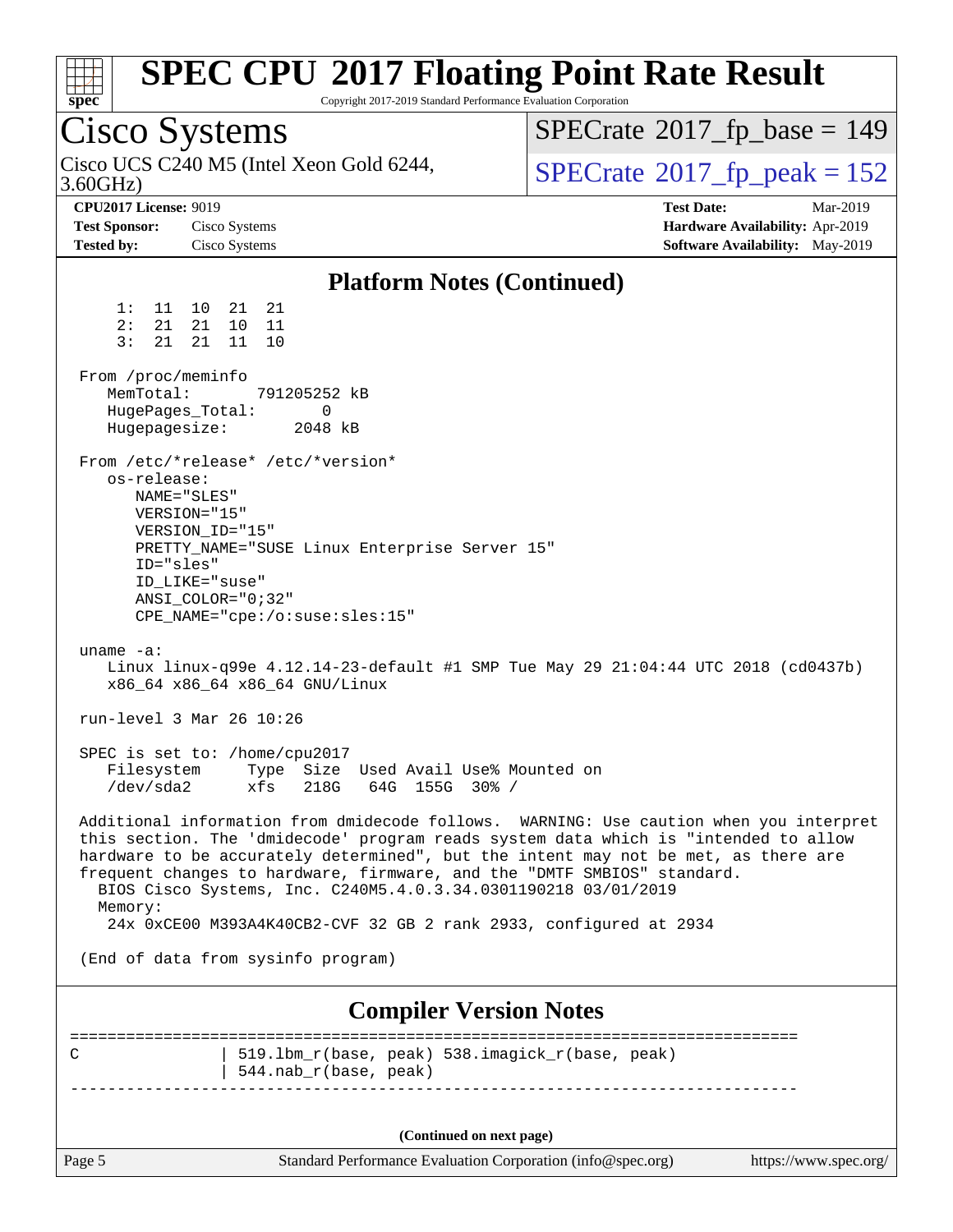

Copyright 2017-2019 Standard Performance Evaluation Corporation

# Cisco Systems

3.60GHz) Cisco UCS C240 M5 (Intel Xeon Gold 6244,  $SPECrate@2017_fp\_peak = 152$  $SPECrate@2017_fp\_peak = 152$ 

 $SPECrate$ <sup>®</sup>[2017\\_fp\\_base =](http://www.spec.org/auto/cpu2017/Docs/result-fields.html#SPECrate2017fpbase) 149

**[CPU2017 License:](http://www.spec.org/auto/cpu2017/Docs/result-fields.html#CPU2017License)** 9019 **[Test Date:](http://www.spec.org/auto/cpu2017/Docs/result-fields.html#TestDate)** Mar-2019 **[Test Sponsor:](http://www.spec.org/auto/cpu2017/Docs/result-fields.html#TestSponsor)** Cisco Systems **[Hardware Availability:](http://www.spec.org/auto/cpu2017/Docs/result-fields.html#HardwareAvailability)** Apr-2019 **[Tested by:](http://www.spec.org/auto/cpu2017/Docs/result-fields.html#Testedby)** Cisco Systems **[Software Availability:](http://www.spec.org/auto/cpu2017/Docs/result-fields.html#SoftwareAvailability)** May-2019

### **[Compiler Version Notes \(Continued\)](http://www.spec.org/auto/cpu2017/Docs/result-fields.html#CompilerVersionNotes)**

|         | Intel(R) C Intel(R) 64 Compiler for applications running on Intel(R) 64,<br>Version 19.0.1.144 Build 20181018                                                                                                                                                                                         |                       |
|---------|-------------------------------------------------------------------------------------------------------------------------------------------------------------------------------------------------------------------------------------------------------------------------------------------------------|-----------------------|
|         | Copyright (C) 1985-2018 Intel Corporation. All rights reserved.<br><u> Leonalde Leonalde Le</u> on                                                                                                                                                                                                    |                       |
|         |                                                                                                                                                                                                                                                                                                       |                       |
| $C++$   | $508.n$ amd_r(base, peak) $510.parest_r(base, peak)$                                                                                                                                                                                                                                                  |                       |
|         | Intel(R) $C++$ Intel(R) 64 Compiler for applications running on Intel(R) 64,<br>Version 19.0.1.144 Build 20181018<br>Copyright (C) 1985-2018 Intel Corporation. All rights reserved.                                                                                                                  |                       |
|         | C++, C $ 511.povray_r(base, peak) 526.blender_r(base, peak)$                                                                                                                                                                                                                                          |                       |
|         | Intel(R) $C++$ Intel(R) 64 Compiler for applications running on Intel(R) 64,<br>Version 19.0.1.144 Build 20181018                                                                                                                                                                                     |                       |
|         | Copyright (C) 1985-2018 Intel Corporation. All rights reserved.<br>Intel(R) C Intel(R) 64 Compiler for applications running on Intel(R) 64,<br>Version 19.0.1.144 Build 20181018                                                                                                                      |                       |
|         | Copyright (C) 1985-2018 Intel Corporation. All rights reserved.                                                                                                                                                                                                                                       |                       |
|         |                                                                                                                                                                                                                                                                                                       |                       |
|         | $C++$ , C, Fortran   507.cactuBSSN_r(base, peak)                                                                                                                                                                                                                                                      |                       |
|         | Intel(R) $C++$ Intel(R) 64 Compiler for applications running on Intel(R) 64,<br>Version 19.0.1.144 Build 20181018<br>Copyright (C) 1985-2018 Intel Corporation. All rights reserved.<br>Intel(R) C Intel(R) 64 Compiler for applications running on Intel(R) 64,<br>Version 19.0.1.144 Build 20181018 |                       |
|         | Copyright (C) 1985-2018 Intel Corporation. All rights reserved.<br>$Intel(R)$ Fortran Intel(R) 64 Compiler for applications running on Intel(R)<br>64, Version 19.0.1.144 Build 20181018                                                                                                              |                       |
|         | Copyright (C) 1985-2018 Intel Corporation. All rights reserved.                                                                                                                                                                                                                                       |                       |
|         |                                                                                                                                                                                                                                                                                                       |                       |
| Fortran | 503.bwaves r(base, peak) 549.fotonik3d r(base, peak)<br>554.roms_r(base, peak)                                                                                                                                                                                                                        |                       |
|         | Intel(R) Fortran Intel(R) 64 Compiler for applications running on Intel(R)<br>64, Version 19.0.1.144 Build 20181018<br>Copyright (C) 1985-2018 Intel Corporation. All rights reserved.                                                                                                                |                       |
|         | (Continued on next page)                                                                                                                                                                                                                                                                              |                       |
| Page 6  | Standard Performance Evaluation Corporation (info@spec.org)                                                                                                                                                                                                                                           | https://www.spec.org/ |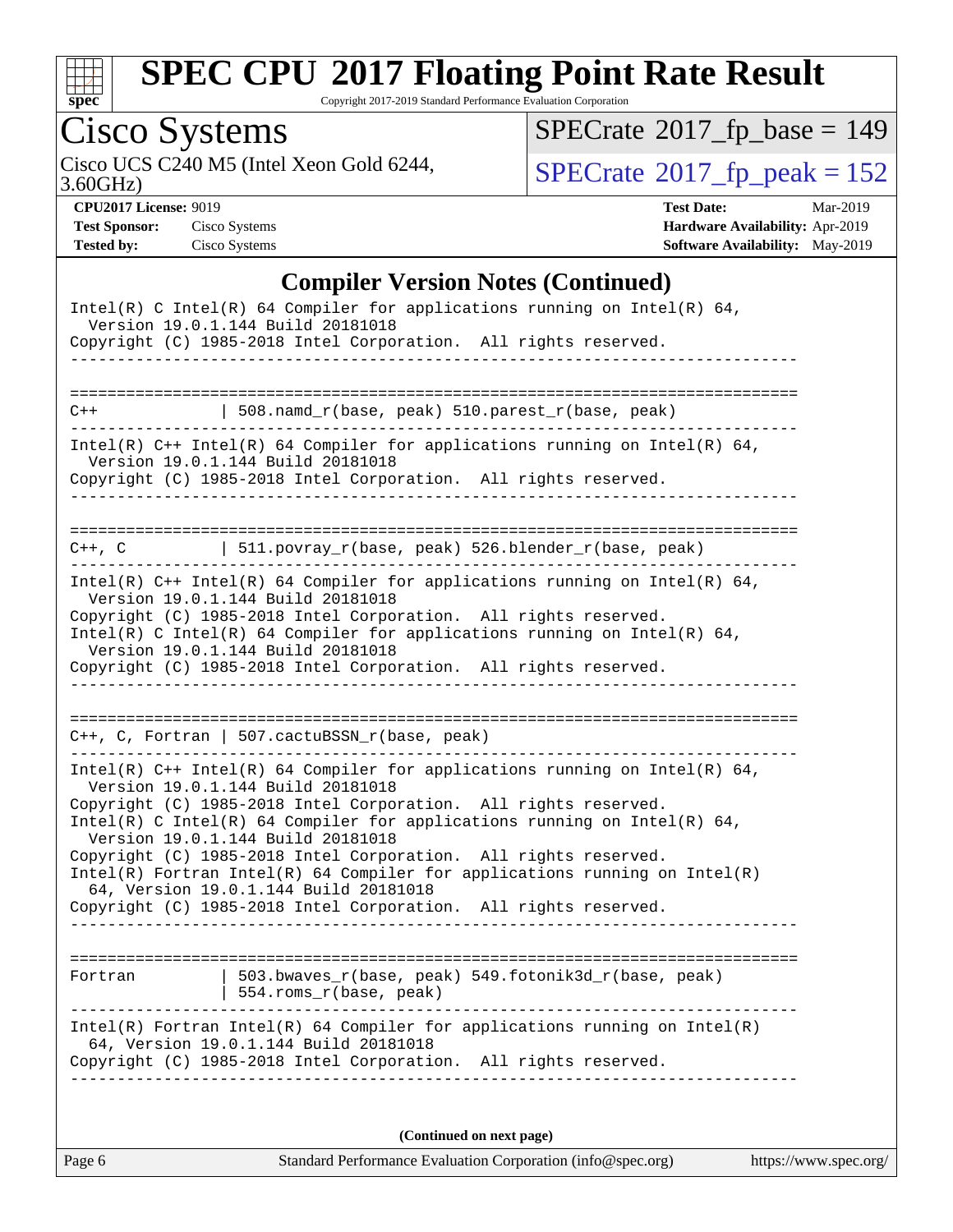

Copyright 2017-2019 Standard Performance Evaluation Corporation

## Cisco Systems

3.60GHz) Cisco UCS C240 M5 (Intel Xeon Gold 6244,  $SPECrate@2017_fp\_peak = 152$  $SPECrate@2017_fp\_peak = 152$ 

 $SPECTate$ <sup>®</sup>[2017\\_fp\\_base =](http://www.spec.org/auto/cpu2017/Docs/result-fields.html#SPECrate2017fpbase) 149

| <b>Test Sponsor:</b> | Cisco Systems |
|----------------------|---------------|
| <b>Tested by:</b>    | Cisco Systems |

**[CPU2017 License:](http://www.spec.org/auto/cpu2017/Docs/result-fields.html#CPU2017License)** 9019 **[Test Date:](http://www.spec.org/auto/cpu2017/Docs/result-fields.html#TestDate)** Mar-2019 **[Hardware Availability:](http://www.spec.org/auto/cpu2017/Docs/result-fields.html#HardwareAvailability)** Apr-2019 **[Software Availability:](http://www.spec.org/auto/cpu2017/Docs/result-fields.html#SoftwareAvailability)** May-2019

### **[Compiler Version Notes \(Continued\)](http://www.spec.org/auto/cpu2017/Docs/result-fields.html#CompilerVersionNotes)**

| $521.wrf_r(base, peak) 527.cam4_r(base, peak)$<br>Fortran, C                                                        |  |  |  |  |
|---------------------------------------------------------------------------------------------------------------------|--|--|--|--|
| Intel(R) Fortran Intel(R) 64 Compiler for applications running on Intel(R)<br>64, Version 19.0.1.144 Build 20181018 |  |  |  |  |
| Copyright (C) 1985-2018 Intel Corporation. All rights reserved.                                                     |  |  |  |  |
| Intel(R) C Intel(R) 64 Compiler for applications running on Intel(R) 64,<br>Version 19.0.1.144 Build 20181018       |  |  |  |  |
| Copyright (C) 1985-2018 Intel Corporation. All rights reserved.                                                     |  |  |  |  |
|                                                                                                                     |  |  |  |  |

### **[Base Compiler Invocation](http://www.spec.org/auto/cpu2017/Docs/result-fields.html#BaseCompilerInvocation)**

[C benchmarks](http://www.spec.org/auto/cpu2017/Docs/result-fields.html#Cbenchmarks):

[icc -m64 -std=c11](http://www.spec.org/cpu2017/results/res2019q3/cpu2017-20190819-16762.flags.html#user_CCbase_intel_icc_64bit_c11_33ee0cdaae7deeeab2a9725423ba97205ce30f63b9926c2519791662299b76a0318f32ddfffdc46587804de3178b4f9328c46fa7c2b0cd779d7a61945c91cd35)

[C++ benchmarks:](http://www.spec.org/auto/cpu2017/Docs/result-fields.html#CXXbenchmarks) [icpc -m64](http://www.spec.org/cpu2017/results/res2019q3/cpu2017-20190819-16762.flags.html#user_CXXbase_intel_icpc_64bit_4ecb2543ae3f1412ef961e0650ca070fec7b7afdcd6ed48761b84423119d1bf6bdf5cad15b44d48e7256388bc77273b966e5eb805aefd121eb22e9299b2ec9d9)

[Fortran benchmarks](http://www.spec.org/auto/cpu2017/Docs/result-fields.html#Fortranbenchmarks): [ifort -m64](http://www.spec.org/cpu2017/results/res2019q3/cpu2017-20190819-16762.flags.html#user_FCbase_intel_ifort_64bit_24f2bb282fbaeffd6157abe4f878425411749daecae9a33200eee2bee2fe76f3b89351d69a8130dd5949958ce389cf37ff59a95e7a40d588e8d3a57e0c3fd751)

[Benchmarks using both Fortran and C](http://www.spec.org/auto/cpu2017/Docs/result-fields.html#BenchmarksusingbothFortranandC): [ifort -m64](http://www.spec.org/cpu2017/results/res2019q3/cpu2017-20190819-16762.flags.html#user_CC_FCbase_intel_ifort_64bit_24f2bb282fbaeffd6157abe4f878425411749daecae9a33200eee2bee2fe76f3b89351d69a8130dd5949958ce389cf37ff59a95e7a40d588e8d3a57e0c3fd751) [icc -m64 -std=c11](http://www.spec.org/cpu2017/results/res2019q3/cpu2017-20190819-16762.flags.html#user_CC_FCbase_intel_icc_64bit_c11_33ee0cdaae7deeeab2a9725423ba97205ce30f63b9926c2519791662299b76a0318f32ddfffdc46587804de3178b4f9328c46fa7c2b0cd779d7a61945c91cd35)

[Benchmarks using both C and C++](http://www.spec.org/auto/cpu2017/Docs/result-fields.html#BenchmarksusingbothCandCXX): [icpc -m64](http://www.spec.org/cpu2017/results/res2019q3/cpu2017-20190819-16762.flags.html#user_CC_CXXbase_intel_icpc_64bit_4ecb2543ae3f1412ef961e0650ca070fec7b7afdcd6ed48761b84423119d1bf6bdf5cad15b44d48e7256388bc77273b966e5eb805aefd121eb22e9299b2ec9d9) [icc -m64 -std=c11](http://www.spec.org/cpu2017/results/res2019q3/cpu2017-20190819-16762.flags.html#user_CC_CXXbase_intel_icc_64bit_c11_33ee0cdaae7deeeab2a9725423ba97205ce30f63b9926c2519791662299b76a0318f32ddfffdc46587804de3178b4f9328c46fa7c2b0cd779d7a61945c91cd35)

[Benchmarks using Fortran, C, and C++:](http://www.spec.org/auto/cpu2017/Docs/result-fields.html#BenchmarksusingFortranCandCXX) [icpc -m64](http://www.spec.org/cpu2017/results/res2019q3/cpu2017-20190819-16762.flags.html#user_CC_CXX_FCbase_intel_icpc_64bit_4ecb2543ae3f1412ef961e0650ca070fec7b7afdcd6ed48761b84423119d1bf6bdf5cad15b44d48e7256388bc77273b966e5eb805aefd121eb22e9299b2ec9d9) [icc -m64 -std=c11](http://www.spec.org/cpu2017/results/res2019q3/cpu2017-20190819-16762.flags.html#user_CC_CXX_FCbase_intel_icc_64bit_c11_33ee0cdaae7deeeab2a9725423ba97205ce30f63b9926c2519791662299b76a0318f32ddfffdc46587804de3178b4f9328c46fa7c2b0cd779d7a61945c91cd35) [ifort -m64](http://www.spec.org/cpu2017/results/res2019q3/cpu2017-20190819-16762.flags.html#user_CC_CXX_FCbase_intel_ifort_64bit_24f2bb282fbaeffd6157abe4f878425411749daecae9a33200eee2bee2fe76f3b89351d69a8130dd5949958ce389cf37ff59a95e7a40d588e8d3a57e0c3fd751)

### **[Base Portability Flags](http://www.spec.org/auto/cpu2017/Docs/result-fields.html#BasePortabilityFlags)**

 503.bwaves\_r: [-DSPEC\\_LP64](http://www.spec.org/cpu2017/results/res2019q3/cpu2017-20190819-16762.flags.html#suite_basePORTABILITY503_bwaves_r_DSPEC_LP64) 507.cactuBSSN\_r: [-DSPEC\\_LP64](http://www.spec.org/cpu2017/results/res2019q3/cpu2017-20190819-16762.flags.html#suite_basePORTABILITY507_cactuBSSN_r_DSPEC_LP64) 508.namd\_r: [-DSPEC\\_LP64](http://www.spec.org/cpu2017/results/res2019q3/cpu2017-20190819-16762.flags.html#suite_basePORTABILITY508_namd_r_DSPEC_LP64) 510.parest\_r: [-DSPEC\\_LP64](http://www.spec.org/cpu2017/results/res2019q3/cpu2017-20190819-16762.flags.html#suite_basePORTABILITY510_parest_r_DSPEC_LP64) 511.povray\_r: [-DSPEC\\_LP64](http://www.spec.org/cpu2017/results/res2019q3/cpu2017-20190819-16762.flags.html#suite_basePORTABILITY511_povray_r_DSPEC_LP64) 519.lbm\_r: [-DSPEC\\_LP64](http://www.spec.org/cpu2017/results/res2019q3/cpu2017-20190819-16762.flags.html#suite_basePORTABILITY519_lbm_r_DSPEC_LP64) 521.wrf\_r: [-DSPEC\\_LP64](http://www.spec.org/cpu2017/results/res2019q3/cpu2017-20190819-16762.flags.html#suite_basePORTABILITY521_wrf_r_DSPEC_LP64) [-DSPEC\\_CASE\\_FLAG](http://www.spec.org/cpu2017/results/res2019q3/cpu2017-20190819-16762.flags.html#b521.wrf_r_baseCPORTABILITY_DSPEC_CASE_FLAG) [-convert big\\_endian](http://www.spec.org/cpu2017/results/res2019q3/cpu2017-20190819-16762.flags.html#user_baseFPORTABILITY521_wrf_r_convert_big_endian_c3194028bc08c63ac5d04de18c48ce6d347e4e562e8892b8bdbdc0214820426deb8554edfa529a3fb25a586e65a3d812c835984020483e7e73212c4d31a38223) 526.blender\_r: [-DSPEC\\_LP64](http://www.spec.org/cpu2017/results/res2019q3/cpu2017-20190819-16762.flags.html#suite_basePORTABILITY526_blender_r_DSPEC_LP64) [-DSPEC\\_LINUX](http://www.spec.org/cpu2017/results/res2019q3/cpu2017-20190819-16762.flags.html#b526.blender_r_baseCPORTABILITY_DSPEC_LINUX) [-funsigned-char](http://www.spec.org/cpu2017/results/res2019q3/cpu2017-20190819-16762.flags.html#user_baseCPORTABILITY526_blender_r_force_uchar_40c60f00ab013830e2dd6774aeded3ff59883ba5a1fc5fc14077f794d777847726e2a5858cbc7672e36e1b067e7e5c1d9a74f7176df07886a243d7cc18edfe67) 527.cam4\_r: [-DSPEC\\_LP64](http://www.spec.org/cpu2017/results/res2019q3/cpu2017-20190819-16762.flags.html#suite_basePORTABILITY527_cam4_r_DSPEC_LP64) [-DSPEC\\_CASE\\_FLAG](http://www.spec.org/cpu2017/results/res2019q3/cpu2017-20190819-16762.flags.html#b527.cam4_r_baseCPORTABILITY_DSPEC_CASE_FLAG) 538.imagick\_r: [-DSPEC\\_LP64](http://www.spec.org/cpu2017/results/res2019q3/cpu2017-20190819-16762.flags.html#suite_basePORTABILITY538_imagick_r_DSPEC_LP64)

**(Continued on next page)**

Page 7 Standard Performance Evaluation Corporation [\(info@spec.org\)](mailto:info@spec.org) <https://www.spec.org/>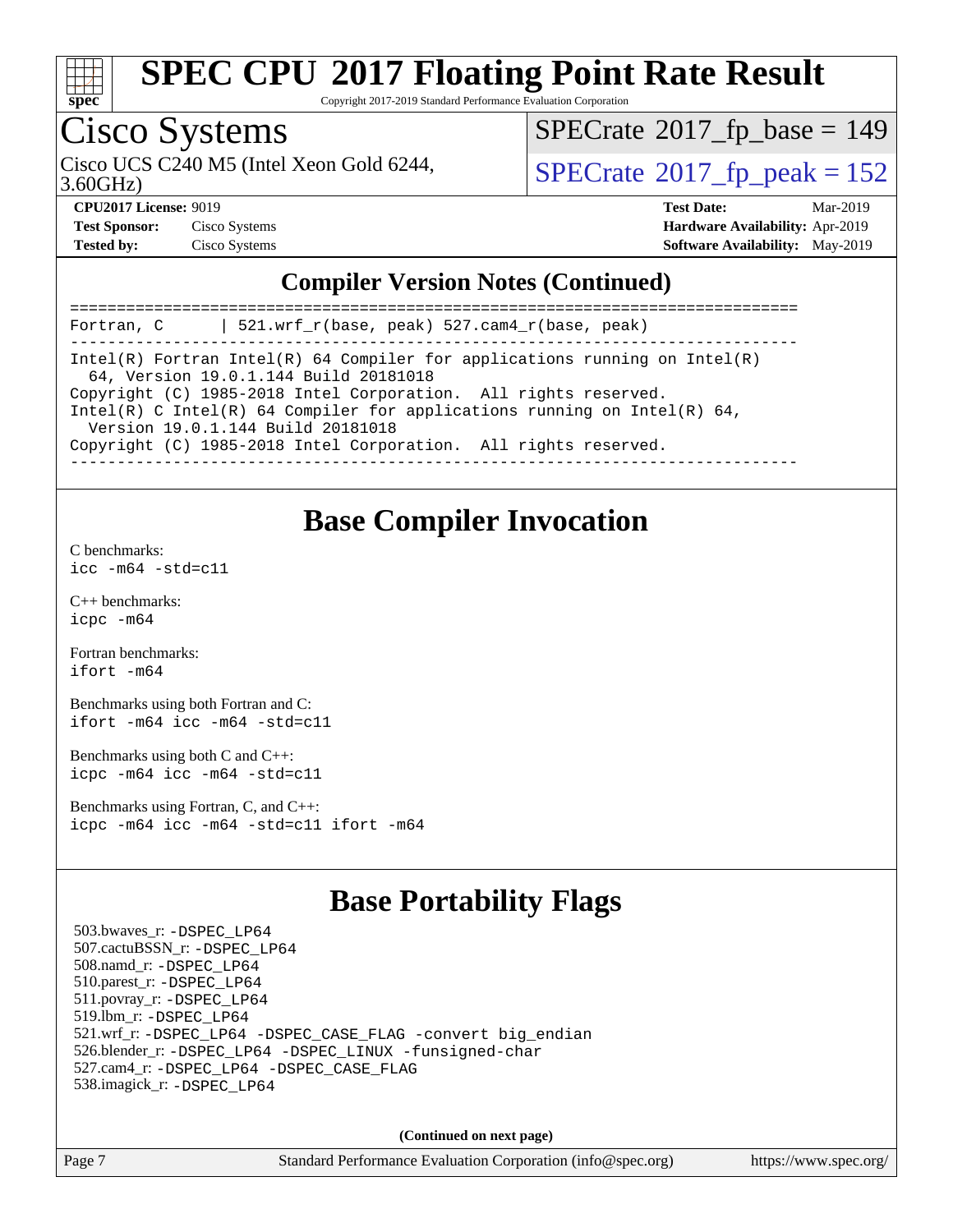

Copyright 2017-2019 Standard Performance Evaluation Corporation

## Cisco Systems

3.60GHz) Cisco UCS C240 M5 (Intel Xeon Gold 6244,  $SPECrate@2017_fp\_peak = 152$  $SPECrate@2017_fp\_peak = 152$ 

 $SPECrate$ <sup>®</sup>[2017\\_fp\\_base =](http://www.spec.org/auto/cpu2017/Docs/result-fields.html#SPECrate2017fpbase) 149

**[CPU2017 License:](http://www.spec.org/auto/cpu2017/Docs/result-fields.html#CPU2017License)** 9019 **[Test Date:](http://www.spec.org/auto/cpu2017/Docs/result-fields.html#TestDate)** Mar-2019 **[Test Sponsor:](http://www.spec.org/auto/cpu2017/Docs/result-fields.html#TestSponsor)** Cisco Systems **[Hardware Availability:](http://www.spec.org/auto/cpu2017/Docs/result-fields.html#HardwareAvailability)** Apr-2019 **[Tested by:](http://www.spec.org/auto/cpu2017/Docs/result-fields.html#Testedby)** Cisco Systems **[Software Availability:](http://www.spec.org/auto/cpu2017/Docs/result-fields.html#SoftwareAvailability)** May-2019

## **[Base Portability Flags \(Continued\)](http://www.spec.org/auto/cpu2017/Docs/result-fields.html#BasePortabilityFlags)**

 544.nab\_r: [-DSPEC\\_LP64](http://www.spec.org/cpu2017/results/res2019q3/cpu2017-20190819-16762.flags.html#suite_basePORTABILITY544_nab_r_DSPEC_LP64) 549.fotonik3d\_r: [-DSPEC\\_LP64](http://www.spec.org/cpu2017/results/res2019q3/cpu2017-20190819-16762.flags.html#suite_basePORTABILITY549_fotonik3d_r_DSPEC_LP64) 554.roms\_r: [-DSPEC\\_LP64](http://www.spec.org/cpu2017/results/res2019q3/cpu2017-20190819-16762.flags.html#suite_basePORTABILITY554_roms_r_DSPEC_LP64)

### **[Base Optimization Flags](http://www.spec.org/auto/cpu2017/Docs/result-fields.html#BaseOptimizationFlags)**

[C benchmarks](http://www.spec.org/auto/cpu2017/Docs/result-fields.html#Cbenchmarks):

[-xCORE-AVX512](http://www.spec.org/cpu2017/results/res2019q3/cpu2017-20190819-16762.flags.html#user_CCbase_f-xCORE-AVX512) [-ipo](http://www.spec.org/cpu2017/results/res2019q3/cpu2017-20190819-16762.flags.html#user_CCbase_f-ipo) [-O3](http://www.spec.org/cpu2017/results/res2019q3/cpu2017-20190819-16762.flags.html#user_CCbase_f-O3) [-no-prec-div](http://www.spec.org/cpu2017/results/res2019q3/cpu2017-20190819-16762.flags.html#user_CCbase_f-no-prec-div) [-qopt-prefetch](http://www.spec.org/cpu2017/results/res2019q3/cpu2017-20190819-16762.flags.html#user_CCbase_f-qopt-prefetch) [-ffinite-math-only](http://www.spec.org/cpu2017/results/res2019q3/cpu2017-20190819-16762.flags.html#user_CCbase_f_finite_math_only_cb91587bd2077682c4b38af759c288ed7c732db004271a9512da14a4f8007909a5f1427ecbf1a0fb78ff2a814402c6114ac565ca162485bbcae155b5e4258871) [-qopt-mem-layout-trans=4](http://www.spec.org/cpu2017/results/res2019q3/cpu2017-20190819-16762.flags.html#user_CCbase_f-qopt-mem-layout-trans_fa39e755916c150a61361b7846f310bcdf6f04e385ef281cadf3647acec3f0ae266d1a1d22d972a7087a248fd4e6ca390a3634700869573d231a252c784941a8)

[C++ benchmarks:](http://www.spec.org/auto/cpu2017/Docs/result-fields.html#CXXbenchmarks)

[-xCORE-AVX512](http://www.spec.org/cpu2017/results/res2019q3/cpu2017-20190819-16762.flags.html#user_CXXbase_f-xCORE-AVX512) [-ipo](http://www.spec.org/cpu2017/results/res2019q3/cpu2017-20190819-16762.flags.html#user_CXXbase_f-ipo) [-O3](http://www.spec.org/cpu2017/results/res2019q3/cpu2017-20190819-16762.flags.html#user_CXXbase_f-O3) [-no-prec-div](http://www.spec.org/cpu2017/results/res2019q3/cpu2017-20190819-16762.flags.html#user_CXXbase_f-no-prec-div) [-qopt-prefetch](http://www.spec.org/cpu2017/results/res2019q3/cpu2017-20190819-16762.flags.html#user_CXXbase_f-qopt-prefetch) [-ffinite-math-only](http://www.spec.org/cpu2017/results/res2019q3/cpu2017-20190819-16762.flags.html#user_CXXbase_f_finite_math_only_cb91587bd2077682c4b38af759c288ed7c732db004271a9512da14a4f8007909a5f1427ecbf1a0fb78ff2a814402c6114ac565ca162485bbcae155b5e4258871) [-qopt-mem-layout-trans=4](http://www.spec.org/cpu2017/results/res2019q3/cpu2017-20190819-16762.flags.html#user_CXXbase_f-qopt-mem-layout-trans_fa39e755916c150a61361b7846f310bcdf6f04e385ef281cadf3647acec3f0ae266d1a1d22d972a7087a248fd4e6ca390a3634700869573d231a252c784941a8)

[Fortran benchmarks](http://www.spec.org/auto/cpu2017/Docs/result-fields.html#Fortranbenchmarks):

[-xCORE-AVX512](http://www.spec.org/cpu2017/results/res2019q3/cpu2017-20190819-16762.flags.html#user_FCbase_f-xCORE-AVX512) [-ipo](http://www.spec.org/cpu2017/results/res2019q3/cpu2017-20190819-16762.flags.html#user_FCbase_f-ipo) [-O3](http://www.spec.org/cpu2017/results/res2019q3/cpu2017-20190819-16762.flags.html#user_FCbase_f-O3) [-no-prec-div](http://www.spec.org/cpu2017/results/res2019q3/cpu2017-20190819-16762.flags.html#user_FCbase_f-no-prec-div) [-qopt-prefetch](http://www.spec.org/cpu2017/results/res2019q3/cpu2017-20190819-16762.flags.html#user_FCbase_f-qopt-prefetch) [-ffinite-math-only](http://www.spec.org/cpu2017/results/res2019q3/cpu2017-20190819-16762.flags.html#user_FCbase_f_finite_math_only_cb91587bd2077682c4b38af759c288ed7c732db004271a9512da14a4f8007909a5f1427ecbf1a0fb78ff2a814402c6114ac565ca162485bbcae155b5e4258871) [-qopt-mem-layout-trans=4](http://www.spec.org/cpu2017/results/res2019q3/cpu2017-20190819-16762.flags.html#user_FCbase_f-qopt-mem-layout-trans_fa39e755916c150a61361b7846f310bcdf6f04e385ef281cadf3647acec3f0ae266d1a1d22d972a7087a248fd4e6ca390a3634700869573d231a252c784941a8) [-auto](http://www.spec.org/cpu2017/results/res2019q3/cpu2017-20190819-16762.flags.html#user_FCbase_f-auto) [-nostandard-realloc-lhs](http://www.spec.org/cpu2017/results/res2019q3/cpu2017-20190819-16762.flags.html#user_FCbase_f_2003_std_realloc_82b4557e90729c0f113870c07e44d33d6f5a304b4f63d4c15d2d0f1fab99f5daaed73bdb9275d9ae411527f28b936061aa8b9c8f2d63842963b95c9dd6426b8a) [-align array32byte](http://www.spec.org/cpu2017/results/res2019q3/cpu2017-20190819-16762.flags.html#user_FCbase_align_array32byte_b982fe038af199962ba9a80c053b8342c548c85b40b8e86eb3cc33dee0d7986a4af373ac2d51c3f7cf710a18d62fdce2948f201cd044323541f22fc0fffc51b6)

[Benchmarks using both Fortran and C](http://www.spec.org/auto/cpu2017/Docs/result-fields.html#BenchmarksusingbothFortranandC):

[-xCORE-AVX512](http://www.spec.org/cpu2017/results/res2019q3/cpu2017-20190819-16762.flags.html#user_CC_FCbase_f-xCORE-AVX512) [-ipo](http://www.spec.org/cpu2017/results/res2019q3/cpu2017-20190819-16762.flags.html#user_CC_FCbase_f-ipo) [-O3](http://www.spec.org/cpu2017/results/res2019q3/cpu2017-20190819-16762.flags.html#user_CC_FCbase_f-O3) [-no-prec-div](http://www.spec.org/cpu2017/results/res2019q3/cpu2017-20190819-16762.flags.html#user_CC_FCbase_f-no-prec-div) [-qopt-prefetch](http://www.spec.org/cpu2017/results/res2019q3/cpu2017-20190819-16762.flags.html#user_CC_FCbase_f-qopt-prefetch) [-ffinite-math-only](http://www.spec.org/cpu2017/results/res2019q3/cpu2017-20190819-16762.flags.html#user_CC_FCbase_f_finite_math_only_cb91587bd2077682c4b38af759c288ed7c732db004271a9512da14a4f8007909a5f1427ecbf1a0fb78ff2a814402c6114ac565ca162485bbcae155b5e4258871) [-qopt-mem-layout-trans=4](http://www.spec.org/cpu2017/results/res2019q3/cpu2017-20190819-16762.flags.html#user_CC_FCbase_f-qopt-mem-layout-trans_fa39e755916c150a61361b7846f310bcdf6f04e385ef281cadf3647acec3f0ae266d1a1d22d972a7087a248fd4e6ca390a3634700869573d231a252c784941a8) [-auto](http://www.spec.org/cpu2017/results/res2019q3/cpu2017-20190819-16762.flags.html#user_CC_FCbase_f-auto) [-nostandard-realloc-lhs](http://www.spec.org/cpu2017/results/res2019q3/cpu2017-20190819-16762.flags.html#user_CC_FCbase_f_2003_std_realloc_82b4557e90729c0f113870c07e44d33d6f5a304b4f63d4c15d2d0f1fab99f5daaed73bdb9275d9ae411527f28b936061aa8b9c8f2d63842963b95c9dd6426b8a) [-align array32byte](http://www.spec.org/cpu2017/results/res2019q3/cpu2017-20190819-16762.flags.html#user_CC_FCbase_align_array32byte_b982fe038af199962ba9a80c053b8342c548c85b40b8e86eb3cc33dee0d7986a4af373ac2d51c3f7cf710a18d62fdce2948f201cd044323541f22fc0fffc51b6)

[Benchmarks using both C and C++](http://www.spec.org/auto/cpu2017/Docs/result-fields.html#BenchmarksusingbothCandCXX):

|                                             |  | -xCORE-AVX512 -ipo -03 -no-prec-div -qopt-prefetch |
|---------------------------------------------|--|----------------------------------------------------|
| -ffinite-math-only -qopt-mem-layout-trans=4 |  |                                                    |

[Benchmarks using Fortran, C, and C++:](http://www.spec.org/auto/cpu2017/Docs/result-fields.html#BenchmarksusingFortranCandCXX)

[-xCORE-AVX512](http://www.spec.org/cpu2017/results/res2019q3/cpu2017-20190819-16762.flags.html#user_CC_CXX_FCbase_f-xCORE-AVX512) [-ipo](http://www.spec.org/cpu2017/results/res2019q3/cpu2017-20190819-16762.flags.html#user_CC_CXX_FCbase_f-ipo) [-O3](http://www.spec.org/cpu2017/results/res2019q3/cpu2017-20190819-16762.flags.html#user_CC_CXX_FCbase_f-O3) [-no-prec-div](http://www.spec.org/cpu2017/results/res2019q3/cpu2017-20190819-16762.flags.html#user_CC_CXX_FCbase_f-no-prec-div) [-qopt-prefetch](http://www.spec.org/cpu2017/results/res2019q3/cpu2017-20190819-16762.flags.html#user_CC_CXX_FCbase_f-qopt-prefetch) [-ffinite-math-only](http://www.spec.org/cpu2017/results/res2019q3/cpu2017-20190819-16762.flags.html#user_CC_CXX_FCbase_f_finite_math_only_cb91587bd2077682c4b38af759c288ed7c732db004271a9512da14a4f8007909a5f1427ecbf1a0fb78ff2a814402c6114ac565ca162485bbcae155b5e4258871) [-qopt-mem-layout-trans=4](http://www.spec.org/cpu2017/results/res2019q3/cpu2017-20190819-16762.flags.html#user_CC_CXX_FCbase_f-qopt-mem-layout-trans_fa39e755916c150a61361b7846f310bcdf6f04e385ef281cadf3647acec3f0ae266d1a1d22d972a7087a248fd4e6ca390a3634700869573d231a252c784941a8) [-auto](http://www.spec.org/cpu2017/results/res2019q3/cpu2017-20190819-16762.flags.html#user_CC_CXX_FCbase_f-auto) [-nostandard-realloc-lhs](http://www.spec.org/cpu2017/results/res2019q3/cpu2017-20190819-16762.flags.html#user_CC_CXX_FCbase_f_2003_std_realloc_82b4557e90729c0f113870c07e44d33d6f5a304b4f63d4c15d2d0f1fab99f5daaed73bdb9275d9ae411527f28b936061aa8b9c8f2d63842963b95c9dd6426b8a) [-align array32byte](http://www.spec.org/cpu2017/results/res2019q3/cpu2017-20190819-16762.flags.html#user_CC_CXX_FCbase_align_array32byte_b982fe038af199962ba9a80c053b8342c548c85b40b8e86eb3cc33dee0d7986a4af373ac2d51c3f7cf710a18d62fdce2948f201cd044323541f22fc0fffc51b6)

## **[Peak Compiler Invocation](http://www.spec.org/auto/cpu2017/Docs/result-fields.html#PeakCompilerInvocation)**

[C benchmarks](http://www.spec.org/auto/cpu2017/Docs/result-fields.html#Cbenchmarks): [icc -m64 -std=c11](http://www.spec.org/cpu2017/results/res2019q3/cpu2017-20190819-16762.flags.html#user_CCpeak_intel_icc_64bit_c11_33ee0cdaae7deeeab2a9725423ba97205ce30f63b9926c2519791662299b76a0318f32ddfffdc46587804de3178b4f9328c46fa7c2b0cd779d7a61945c91cd35)

[C++ benchmarks:](http://www.spec.org/auto/cpu2017/Docs/result-fields.html#CXXbenchmarks) [icpc -m64](http://www.spec.org/cpu2017/results/res2019q3/cpu2017-20190819-16762.flags.html#user_CXXpeak_intel_icpc_64bit_4ecb2543ae3f1412ef961e0650ca070fec7b7afdcd6ed48761b84423119d1bf6bdf5cad15b44d48e7256388bc77273b966e5eb805aefd121eb22e9299b2ec9d9)

**(Continued on next page)**

Page 8 Standard Performance Evaluation Corporation [\(info@spec.org\)](mailto:info@spec.org) <https://www.spec.org/>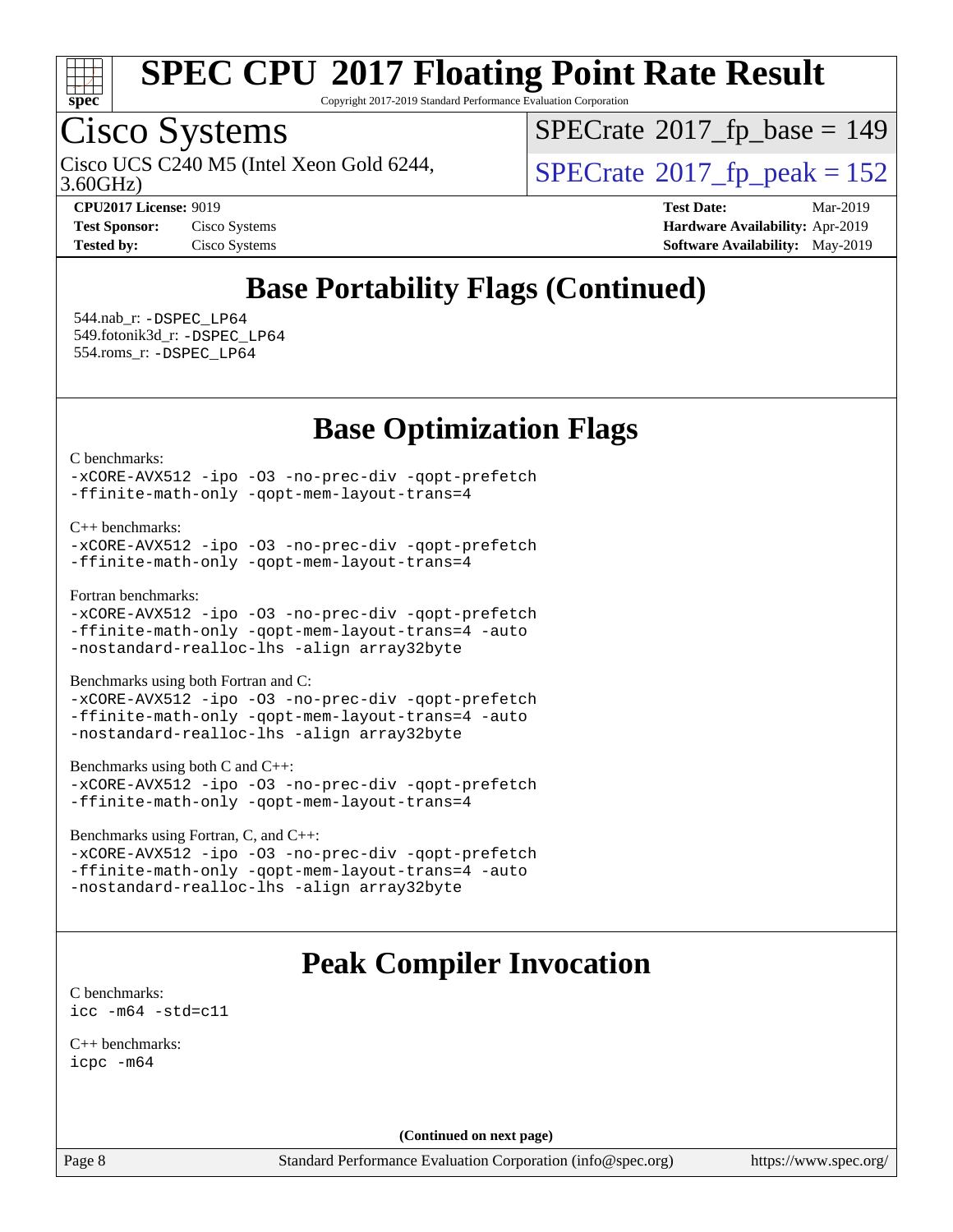

Copyright 2017-2019 Standard Performance Evaluation Corporation

## Cisco Systems

3.60GHz) Cisco UCS C240 M5 (Intel Xeon Gold 6244,  $SPECrate@2017_fp\_peak = 152$  $SPECrate@2017_fp\_peak = 152$ 

 $SPECTate$ <sup>®</sup>[2017\\_fp\\_base =](http://www.spec.org/auto/cpu2017/Docs/result-fields.html#SPECrate2017fpbase) 149

**[CPU2017 License:](http://www.spec.org/auto/cpu2017/Docs/result-fields.html#CPU2017License)** 9019 **[Test Date:](http://www.spec.org/auto/cpu2017/Docs/result-fields.html#TestDate)** Mar-2019 **[Test Sponsor:](http://www.spec.org/auto/cpu2017/Docs/result-fields.html#TestSponsor)** Cisco Systems **[Hardware Availability:](http://www.spec.org/auto/cpu2017/Docs/result-fields.html#HardwareAvailability)** Apr-2019 **[Tested by:](http://www.spec.org/auto/cpu2017/Docs/result-fields.html#Testedby)** Cisco Systems **[Software Availability:](http://www.spec.org/auto/cpu2017/Docs/result-fields.html#SoftwareAvailability)** May-2019

## **[Peak Compiler Invocation \(Continued\)](http://www.spec.org/auto/cpu2017/Docs/result-fields.html#PeakCompilerInvocation)**

[Fortran benchmarks](http://www.spec.org/auto/cpu2017/Docs/result-fields.html#Fortranbenchmarks): [ifort -m64](http://www.spec.org/cpu2017/results/res2019q3/cpu2017-20190819-16762.flags.html#user_FCpeak_intel_ifort_64bit_24f2bb282fbaeffd6157abe4f878425411749daecae9a33200eee2bee2fe76f3b89351d69a8130dd5949958ce389cf37ff59a95e7a40d588e8d3a57e0c3fd751)

[Benchmarks using both Fortran and C](http://www.spec.org/auto/cpu2017/Docs/result-fields.html#BenchmarksusingbothFortranandC): [ifort -m64](http://www.spec.org/cpu2017/results/res2019q3/cpu2017-20190819-16762.flags.html#user_CC_FCpeak_intel_ifort_64bit_24f2bb282fbaeffd6157abe4f878425411749daecae9a33200eee2bee2fe76f3b89351d69a8130dd5949958ce389cf37ff59a95e7a40d588e8d3a57e0c3fd751) [icc -m64 -std=c11](http://www.spec.org/cpu2017/results/res2019q3/cpu2017-20190819-16762.flags.html#user_CC_FCpeak_intel_icc_64bit_c11_33ee0cdaae7deeeab2a9725423ba97205ce30f63b9926c2519791662299b76a0318f32ddfffdc46587804de3178b4f9328c46fa7c2b0cd779d7a61945c91cd35)

[Benchmarks using both C and C++](http://www.spec.org/auto/cpu2017/Docs/result-fields.html#BenchmarksusingbothCandCXX): [icpc -m64](http://www.spec.org/cpu2017/results/res2019q3/cpu2017-20190819-16762.flags.html#user_CC_CXXpeak_intel_icpc_64bit_4ecb2543ae3f1412ef961e0650ca070fec7b7afdcd6ed48761b84423119d1bf6bdf5cad15b44d48e7256388bc77273b966e5eb805aefd121eb22e9299b2ec9d9) [icc -m64 -std=c11](http://www.spec.org/cpu2017/results/res2019q3/cpu2017-20190819-16762.flags.html#user_CC_CXXpeak_intel_icc_64bit_c11_33ee0cdaae7deeeab2a9725423ba97205ce30f63b9926c2519791662299b76a0318f32ddfffdc46587804de3178b4f9328c46fa7c2b0cd779d7a61945c91cd35)

[Benchmarks using Fortran, C, and C++:](http://www.spec.org/auto/cpu2017/Docs/result-fields.html#BenchmarksusingFortranCandCXX) [icpc -m64](http://www.spec.org/cpu2017/results/res2019q3/cpu2017-20190819-16762.flags.html#user_CC_CXX_FCpeak_intel_icpc_64bit_4ecb2543ae3f1412ef961e0650ca070fec7b7afdcd6ed48761b84423119d1bf6bdf5cad15b44d48e7256388bc77273b966e5eb805aefd121eb22e9299b2ec9d9) [icc -m64 -std=c11](http://www.spec.org/cpu2017/results/res2019q3/cpu2017-20190819-16762.flags.html#user_CC_CXX_FCpeak_intel_icc_64bit_c11_33ee0cdaae7deeeab2a9725423ba97205ce30f63b9926c2519791662299b76a0318f32ddfffdc46587804de3178b4f9328c46fa7c2b0cd779d7a61945c91cd35) [ifort -m64](http://www.spec.org/cpu2017/results/res2019q3/cpu2017-20190819-16762.flags.html#user_CC_CXX_FCpeak_intel_ifort_64bit_24f2bb282fbaeffd6157abe4f878425411749daecae9a33200eee2bee2fe76f3b89351d69a8130dd5949958ce389cf37ff59a95e7a40d588e8d3a57e0c3fd751)

### **[Peak Portability Flags](http://www.spec.org/auto/cpu2017/Docs/result-fields.html#PeakPortabilityFlags)**

Same as Base Portability Flags

## **[Peak Optimization Flags](http://www.spec.org/auto/cpu2017/Docs/result-fields.html#PeakOptimizationFlags)**

[C benchmarks](http://www.spec.org/auto/cpu2017/Docs/result-fields.html#Cbenchmarks):

```
(info@spec.org)https://www.spec.org/
  519.lbm_r: -prof-gen(pass 1) -prof-use(pass 2) -ipo -xCORE-AVX512
-O3 -no-prec-div -qopt-prefetch -ffinite-math-only
-qopt-mem-layout-trans=4
  538.imagick_r: -xCORE-AVX512 -ipo -O3 -no-prec-div -qopt-prefetch
-ffinite-math-only -qopt-mem-layout-trans=4
  544.nab_r: Same as 538.imagick_r
C++ benchmarks: 
  508.namd_r: -prof-gen(pass 1) -prof-use(pass 2) -ipo -xCORE-AVX512
-O3 -no-prec-div -qopt-prefetch -ffinite-math-only
-qopt-mem-layout-trans=4
  510.parest_r: -xCORE-AVX512 -ipo -O3 -no-prec-div -qopt-prefetch
-ffinite-math-only -qopt-mem-layout-trans=4
Fortran benchmarks: 
  503.bwaves_r: -xCORE-AVX512 -ipo -O3 -no-prec-div -qopt-prefetch
-ffinite-math-only -qopt-mem-layout-trans=4 -auto
                                    (Continued on next page)
```